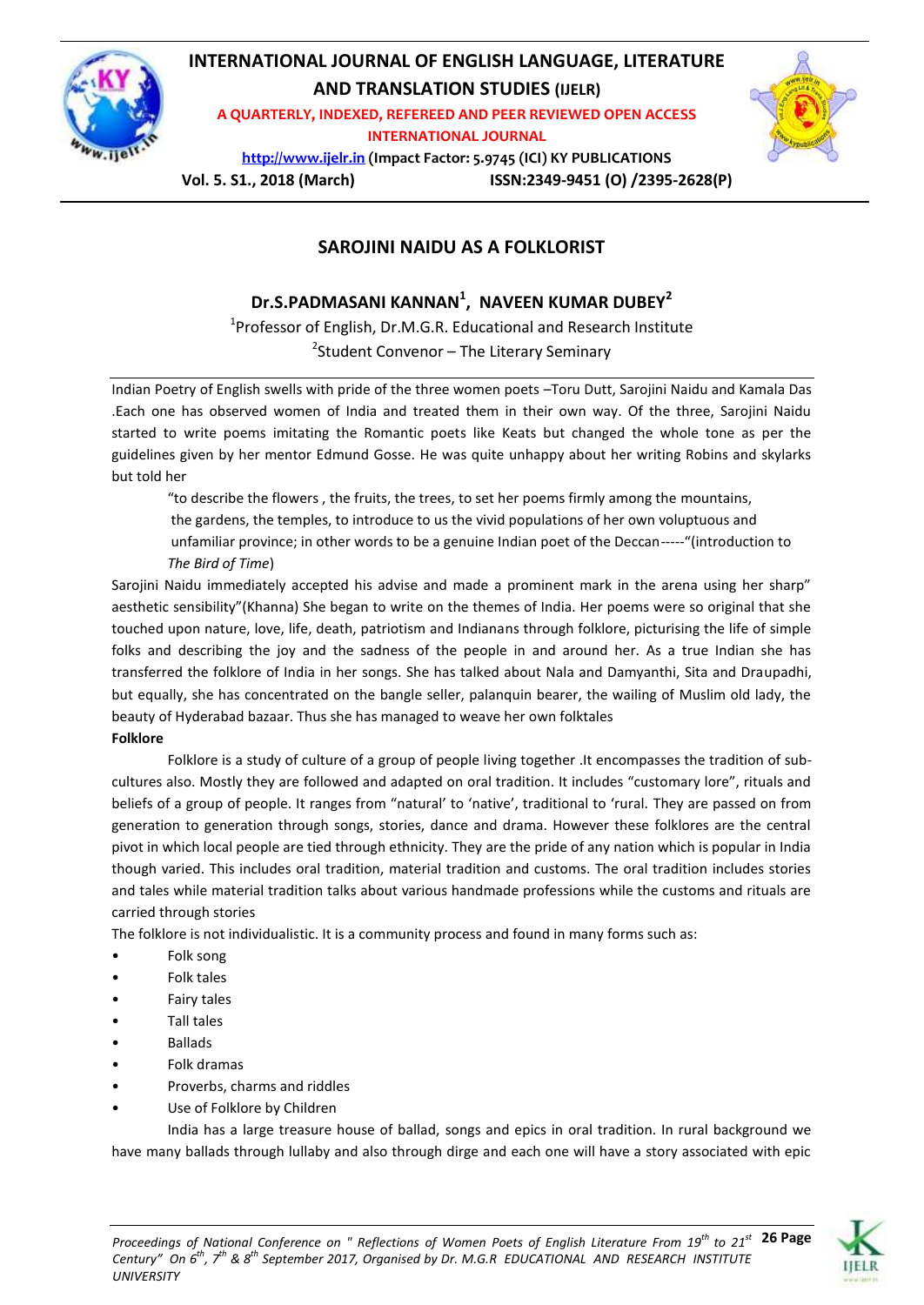stories. The Panchathantra stories and animal fables, composed in 9th century may vary according to the varied culture of India but the underlying thread is the same

These folklorists lost importance during the foreign invasion but some of them came up during the fight for independence. Poets like Tagore, Mahadevi Varma, Bharathar, V.O Chidembererm wrote emotional poetry and made the common folk sing whenever they assembled. These patriotic songs with Indian flavor with beating drums became the common sayings among the citizens. However not a deep study of them was done except in the last thirty years. Indian folklorists during the last thirty years have substantially contributed to the study of folklore. Devendra Satyarthi, Krishna Dev Upadyhayaya, Prafulla Dutta Goswami, Kunja Bihari Dash, Ashutosh Bhatacharya and many more senior folklorists have contributed for the study of folklore. But it is during the 1970s that some folklorists studied in US universities and trained up themselves with the modern theories and methods of folklore research and set a new trend of folklore study in India. Especially, South Indian universities advocated for folklore as a discipline in the universities. A.K Ramanujam contributed a lot towards this. Recently scholars such as Chitrasen Pasayat, M. D. Muthukumaraswamy, Vivek Rai, Jawaharlal Handoo, Birendranath Dutta, P. C. Pattanaik, B. Reddy, Sadhana Naithani, P. Subachary, Molly Kaushal,Nandini Sahu Shyam Sundar Mahapatra, Bhabagrahi Mishra and many new folklorists have contributed in their respective field for development in folklore studies of the current period. The cultural milieu of the country has been recognized by other equally important disciplines. This has underlined the importance of interdisciplinary research in folkloristic and related areas with the shaping of folklore study as a strong discipline in representing the people's memory and people's culture

#### **Sarojini Naidu as a Folklorist**

*UNIVERSITY*

Sarojini Naidu has tried varied types of poems but one of her popular themes is folk life of India. "Her poetry gained vitality and spontaneity through the folk inspiration. Her folk poetry reflected simplicity and contained vocabulary and imagery from everyday scenes and sights which showed her sense of solidarity with folk life:",says Meeta Ajay Khanna .She wrote about everyday life of her country representing simple people like palanquin bearers, bangle sellers, Song of Radha, milk maid, the old woman's wail, the lullaby to the child, the united prayer of different religions, weaver men and fisher folk. A. N. Dwivedi points out aptly:

"A poet is a person of sharp sensibility and deep insight and is primarily guided and controlled by his inner urges. But he is also a social being, even if for a moment or two. As a social being, he comes into contact with other persons, places and things and thus gains in experience. These other experiences supply food to his inner experiences. (The myriad picture of folklore has many facets. This paper analyses the emotions of common folk, the customs followed by the common man of the society, the beautiful picture of the city or village.

The Bangle- Sellers describes how it was a common habit of women of all ages decorating themselves at the time of festivity. The bangle sellers added colour to them by displaying the "rainbow-tinted circles of light".(BS) He used to have bangles which attracted the maiden. Some bangles were glowing with" limpid colour for newborn leaves"(BS). A few were made for the brides and they were as rich as their desire. The bangle seller had bangles even for the ladies who have lived through life. She points that the women in village spent their time in bringing up their children, looking after the household duties being with their husbands all the time,take time to enjoy during these festivies.

In *The Bazaars of Hyderabad*, she takes the pain of describing the merchants of "Turbans of Crimson and Silver"(BH). While describing the vendors, she gives importance to" saffron and lentil and rice"(BH). She points out how the maidens grind sandalwood, henna and spice to make themselves attractive .We see the goldsmiths who make native jewels while fruit men sell citron, pomegranate. On another side in the bazaar, the musicians play Sitar, sarong and drum. Thus she points out that this habit of singing on the commonplace has been prevalent in India.

Both the cities and villages are filled with *Wander Singers* to earn their livelihood. They are not bothered about their materialistic life but carry on their life carrying the lute in their hands. They roam around and enjoy by entertaining the others. They are not bothered about the battles but they consider all men as their kindred as for them the world is their home. They are highly philosophic by wandering as they like. Nothing binds them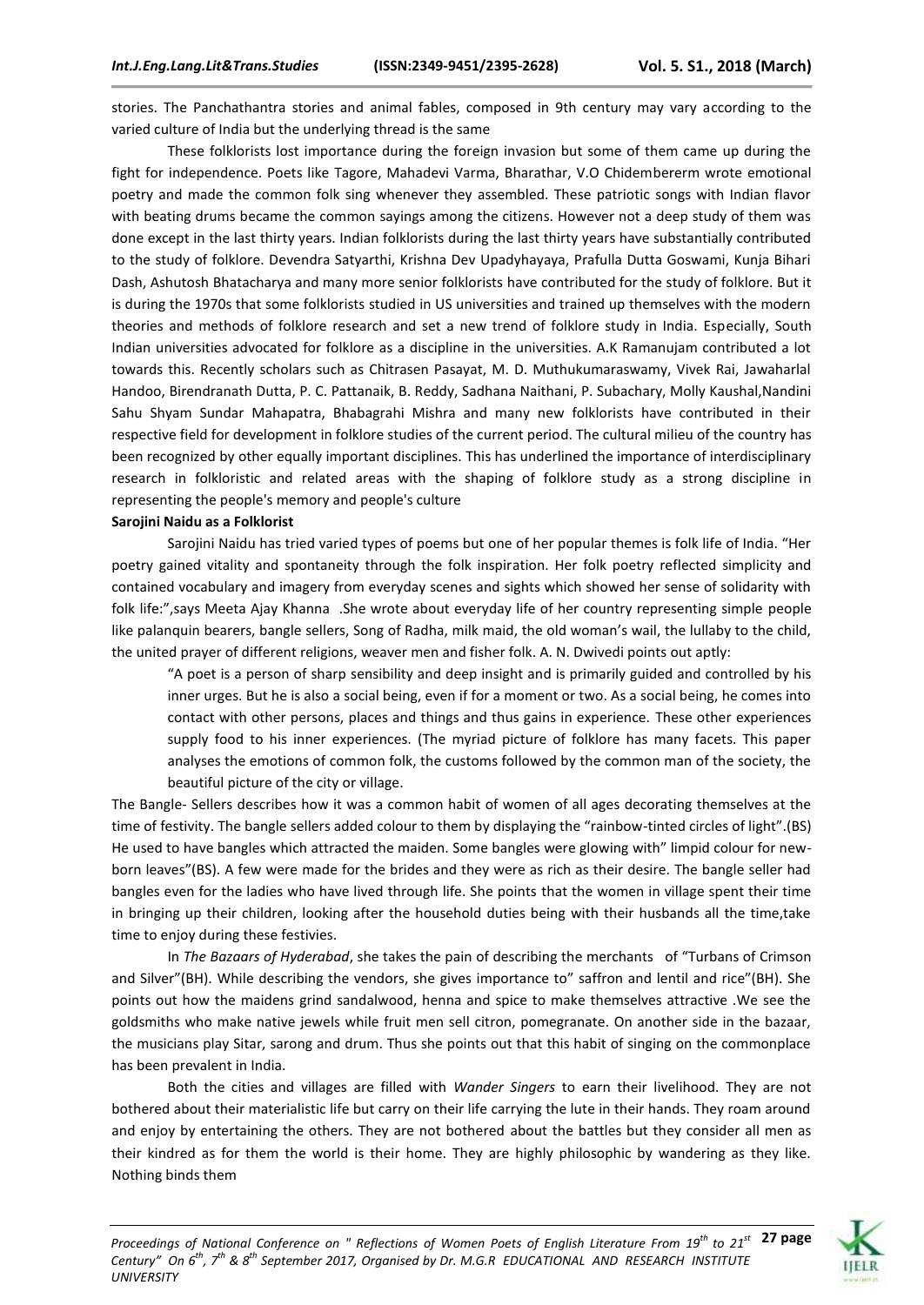She employs the device of triplicity in vivid imagery and describes the dignity of labour in Street Cries. These street vendors rouse different types of people by calling everybody to buy bread in the early morning .The villagers do not wake up to do the routine by alarm but hearing the sound of birds or the vendors. They see even fruit men selling their fruits during noon while in the evening they sell flowers. She takes the pain of describing the three hours of the day .She brings out the difference by vivid imagery such as "dawn's first cymbals" ,"implacable radiance of noon", "unfurls a sudden canopy of stars"(SC)

Service to men is service to God is the dictum of common man. their work.*The Palanquin* Bearers enjoy the work that they do Here the poet personifies *The Palanquin* to a delicate woman who is taken care of . They treat her like a flower tossing her head, a bird that skims through the air and so gently as a" Laugh from the lips of a dream". It is a common belief that any work becomes lighter when you sing and do. Here these palanquin bearers can be compared to the Solitary Reaper of Wordsworth .How lightly they carry her.

Lightly, lightly we glide and we sing

We bear her along like a pearl on a string

The richness of the imagination of the bearers make the work enjoyable.

The customs of the society have been forwarded to the generation only orally. In a country like India, each festival is celebrated according to the customs of the state.

Snake worship is one of the chief customs of the country. Through this, Sarojini Naidu evokes the folk spirit of uniting the nature and the spirituality. The ethos is mentioned in their faith and spirit. According to the folks, the serpent is worshipped as Adi-Sesha and naga around the neck of Shiva. On Nagapanchami , the ladies worship in sand hills and in the sacred banyan roots pouring milk and playing the flute and dancing according to that. Through this, they evoke the mercy of Nagas to protect them and to soothe their troubled hearts .They are splendid and they make you understand "where life and death and sorrow and ecstasy are one"(FS)

Being a romantic poet she takes the past and weaves into a melodious lyric in The Hymn to Indra, Lord of Rain. Varuna, Indra, Agni are all symbolic of Air, Rain and Fire. The belief that worshipping these gods and having a celebration, they will be blessed with bountifulness of nature .Here also the outlook of men and women change. While men evoke him to give bountiful water, women expect a change in the season and they expect the koel to sing and fly. Here the poet brings out the fact that in India also the seasonal birds are popular and bring joy and happiness

The womenfolk of India used to spin songs according to the occasion. The protagonists of the poem Spinning Song, describe how her sisters were engrossed in plucking levees and flowers with a slight hum for the festival of spring while Mayura notices how her sisters enjoyed in "kneading saffron cakes" gathering various offers to be given to the Nagas. A few girls were busy in composing songs for the festival of lights .Through these lines she recalls how young girls enjoy every festival and how colourful they were.

The womenfolk of India linger to the tradition and it is passed on to the young girls. The story of Radha and Krishna is popular in transcendental love mingled with mysticism. The song of Radha vividly portrays how the devotion to the Lord Krishna makes her forget her duty. Commenting on this poem, Mulk Raj Anand remarks:

"Here the poetry of romanticism, of ornate epithets and delicate similes, has become infused with transcendental experience. Sarojini has transferred love as personal desire into divine love, and given it a sense of eternity, of the Universal!"

It was this poem that had introduced Dr. James H. Cousins to Sarojini's poetry and he observes:

My first contact with Mrs. Sarojini Naidu's Poetry was through hearing the "Song of Radha, the Milkmaid" recited by an Oxfordman in India. I shall never forget the mantric effect of the devotee's repetition of "Govinda, Govinda, Govinda, Govinda, "as she carried her curds, her pots,

Sarojini Naidu is aware that India is a country of religious diversity but with unity. In *The Call to Evening Prayer* she is proud of the fact how the evening air is filled with the evocative calls to Allah ho Akbar!Allah ho Akbar!, the priests' call to Ave Maria! Ave Maria! And the invocation to Narayana! Narayana! In rapt admiration

The poet is conscious of the plight of certain helpless women .The old woman under the banyan tree waits for the visit of a few persons who would dole her need by offering money ,but yet she evokes the mercy of Allah through her La Ilaha illa-l-Allah. She cries often in the hope calling the attention of the passer-by to

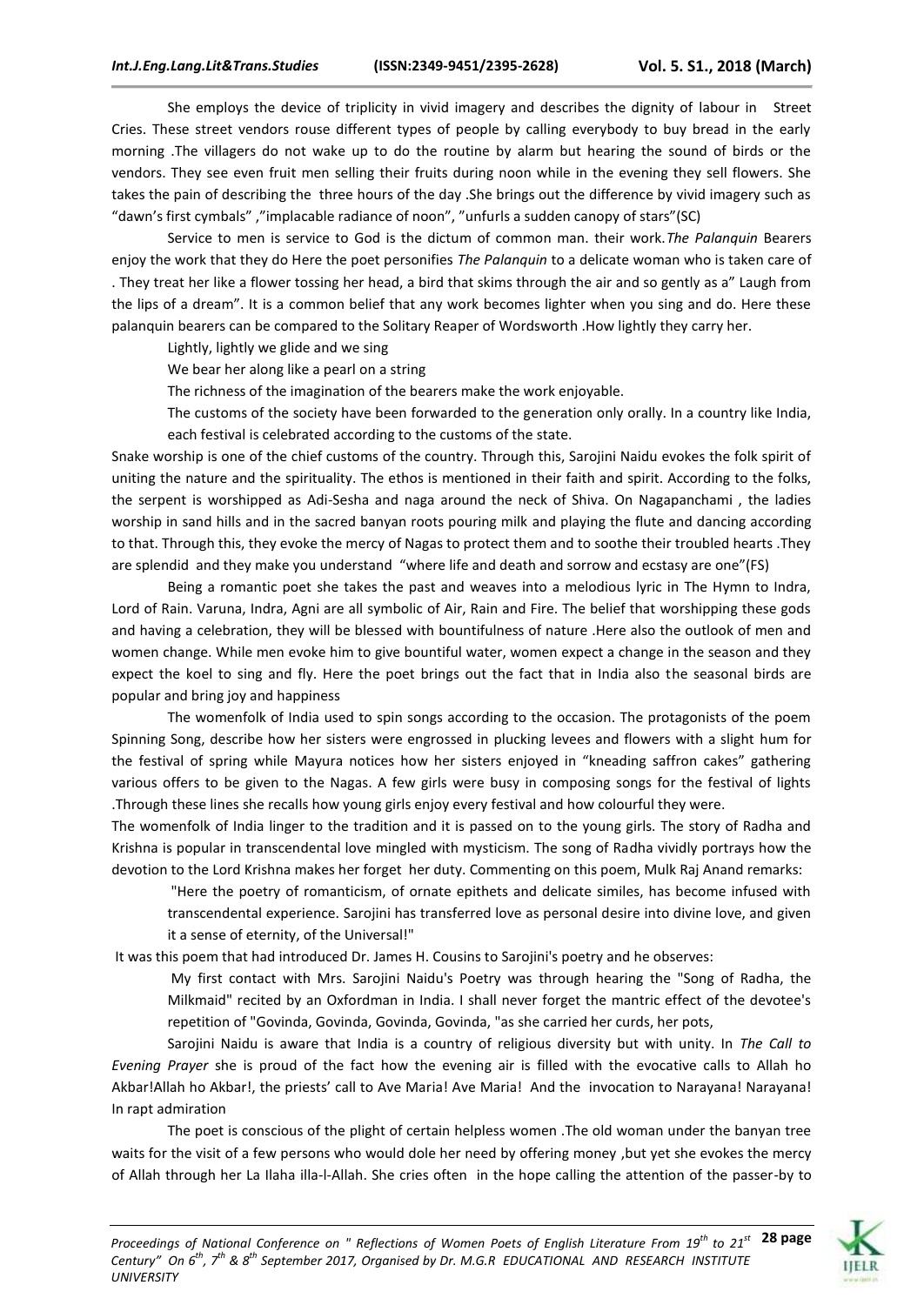alleviate her poverty .The poet knows that she might have comforted her lover and son in her youth but now is helpless .Still she seeks the solace of God revealing the infinite faith of being one with God, inspite of her poverty.

The poet is aware that the young girls are not allowed to wander and sing listlessly. She has to listen to her father and also the brother who will murmur "Why doth she linger "The mother, being over protective would start weeping if she is late. She is also afraid of darkness and the snake bite but yet she couldn't resist her being attracted by the melody of a boatman. The poem is written in natural flow of thought .She questions herself over her love for wandering while she is anguish if the Jamuna river overflows and she dies Here the poet portrays the desire of the young girl and also the societal fear

Very few Indian English poets have reflected the colourful pageant of Indian life in all its picturesque variety so vividly and successfully as Sarojini has done. To conclude let us take the few quotes of the stalwarts who have praised her,

"The panorama of India's ageless life," writes K. R. Srivastava lyenger, "fascinates her without end." It is not surprising that she won her early renown in the West because of her representation of the soul of the East and the ethos of India." Edmund Gosse wrote admiringly:

"It has been ...the characteristic of Mrs. Naidu's writing that she is in all things and to the fullest extent autochthonous. She springs from the very soil of India; her spirit, although it employs the English language as its vehicle, has no other tie with the West. It addresses itself to the exposition of emotions which are tropical and primitive, and in this respect, as I believe, if the poems of Sarojini Naidu be carefully and delicately studied they will be found as luminous in lighting up the dark places of the East as any contribution of savant or historian. They have the astonishing advantage of approaching the task of interpretation from inside the magic circle, although armed with a technical skill that has been cultivated with devotion outside"

Amarnath Jha in his tribute to Sarojini rightly remarks: "She is of India, the spirit of India is in her, and although men of all nationalities will find their questions echoed and answered yet it is the Indian that will feel his own feelings reciprocated in every line."

## **References**

*Primary sources*

Sarojini Naidu's poems:

- 1. Bangle Sellers
- 2. Palanquin bearers
- 3. Wandering Singers
- 4. The Coromondel Fishers
- 5. Village Song
- 6. In the Bazzars of Hyderabad
- 7. The Festival of Serpents
- 8. Song of Radha, the Milk maid
- 9. Spinning a Song
- 10. Hymn to Indra,Lord of Rain
- 11. The Old Woman
- 12. The Call to Evening Prayer

## *Secondary Sources*

Jha Amarnath:, Saroiini Naidu, A Personal Homage (Allahabad: Indian Press, 1949), p. 47

Iyengar Srinivasa K.R: the Indian Writing in English

Gosse Edmund,Review of Selected Poetry of Sarojini Naidu

Anand Mulk Raj.,The Golden Breath,John Murray,London,1933

Dwivdi.A.M., Sarojini Naidu and Her Poetry. 1981

Meeta Ajay Khanna –The Poetry of Sarojini Naidu, a canvass of Vibrant Pagentry of Folk Traditions .

Datta Priyankar ,Indianness in the Poetry of Sarojini Naidu, Galaxy: *International Multidisciplinary Research journal*